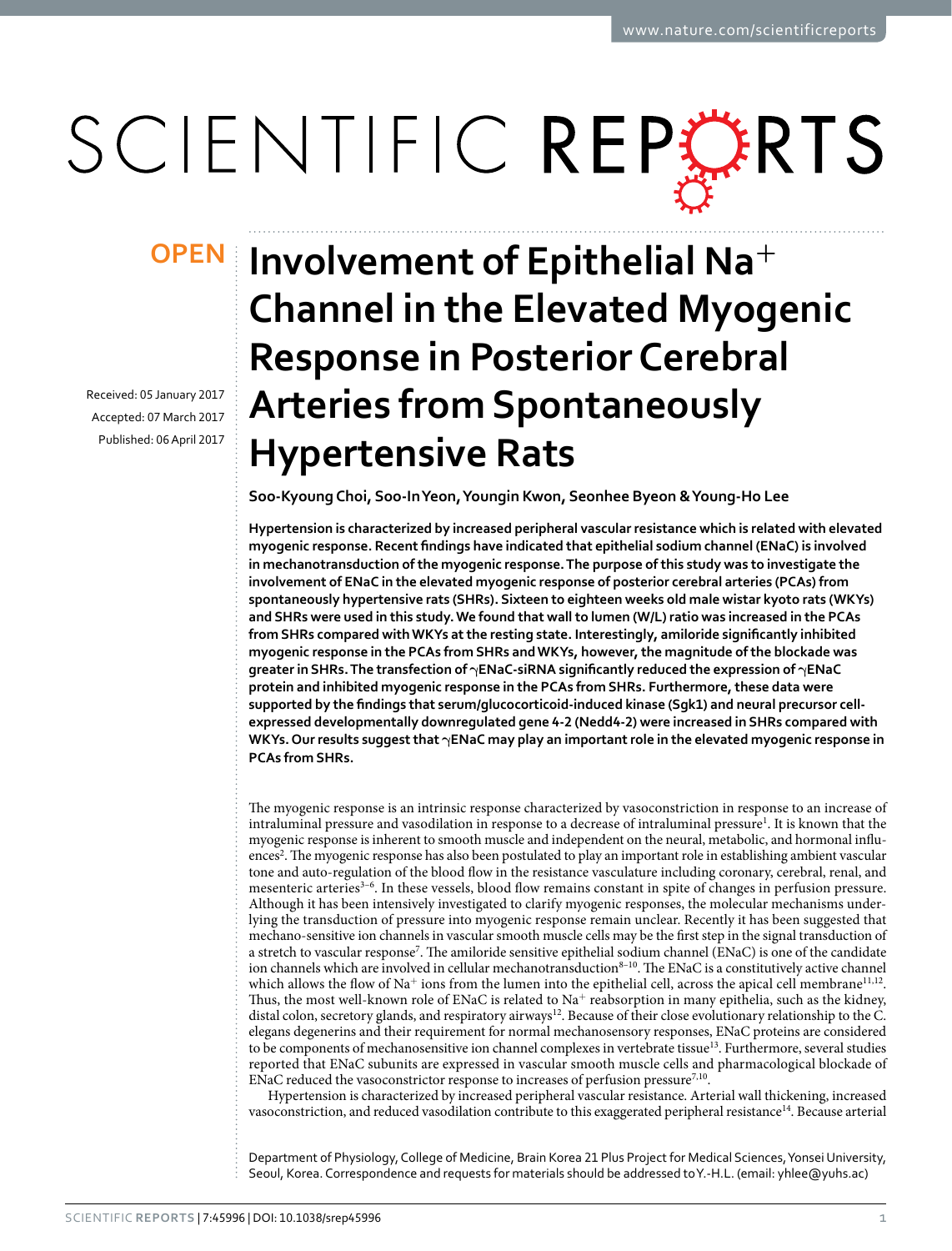A



<span id="page-1-0"></span>**Figure 1. Comparison of the W/L ration in the PCAs from WKYs and SHRs.** (**A**) Representative image showing the pressurized PCAs from WKYs and SHRs, and table showing the lumen diameter and W/L ratio. (**B**) Statistical data showing the W/L ratio. Data are expressed as means  $\pm$  SEM (n = 15 in WKYs and n = 10 in SHRs).  $p < 0.05$  for WKYs vs. SHRs. (C) Representative trace showing the myogenic response in the PCAs from WKYs and SHRs. (**D**) Mean data for the myogenic response in the PCAs from WKYs and SHRs. Data are expressed as means  $\pm$  SEM (n = 12 in WKYs and n = 8 in SHRs) and are normalized to myogenic tone at a diameter of 40 mmHg.  $+p$  < 0.05 for WKYs and SHRs. #p < 0.01 for WKYs and SHRs.

myogenic response is a component of vascular tone, this may contribute to the setting of total peripheral resistance and hence blood pressure regulation<sup>14</sup>. Several studies revealed that arterial myogenic response is increased in the arteries from hypertensive animal[s15](#page-6-10),[16](#page-6-11). In the previous studies, we also have showed that the myogenic response is potentiated in the resistance arteries from hypertensive animals<sup>[17](#page-6-12)</sup>.

In this study, we hypothesized that whether ENaC protein is involved in the potentiation of myogenic response in the posterior cerebral arteries (PCAs) from spontaneously hypertensive rats (SHRs). To test this hypothesis, we compared (1) the role of ENaC on myogenic response in PCAs from normotensive wistar kyoto rats (WKYs) and SHRs (2) expression level of ENaC protein in the PCAs from WKYs and SHRs and (3) effects of amiloride (specific ENaC inhibitor) at low micromolar dose and ENaC-siRNA on the pressure-induced myogenic response in isolated PCAs from WKYs and SHRs.

#### **Results**

**Arterial structure-wall to lumen ratio.** The wall thickness and lumen diameter were measured while the arteries were pressurized at 40 mmHg of basal intraluminal pressure after the development of intrinsic tone at 36 °C. The [Fig. 1A](#page-1-0) shows that the PCAs from SHRs showed significantly smaller lumen diameter (WKY vs. SHR:  $238 \pm 3.79$  and  $201.9 \pm 2.59$ , respectively) and greater wall to lumen ratio than the PCAs from WKYs [\(Fig. 1B,](#page-1-0) WKY vs SHR:  $0.076 \pm 0.002$  and  $0.124 \pm 0.006$ , respectively).

**Myogenic responses in the PCAs from SHRs and WKYs.** The magnitudes of myogenic response were compared in PCAs from SHRs and WKYs. The inner diameter was measured while intraluminal pressure was increased in a stepwise manner from 20 mmHg to 120 mmHg in 20-mmHg increments. As shown in the [Fig. 1C](#page-1-0) and [D,](#page-1-0) myogenic response was elevated in the PCAs from SHRs compared with PCAs from WKYs.

**Effects of amiloride on myogenic response of PCAs from WKYs and SHRs.** To test whether ENaC proteins are required for the myogenic response and compare the difference in the contribution to the myogenic response between WKYs and SHRs, we evaluated myogenic responses in isolated PCAs from WKYs and SHRs in the presence of amiloride (1μmol/L, specific ENaC blocker). [Figure 2A](#page-2-0) and [B](#page-2-0) show the typical traces indicating effects of ENaC blockade on the myogenic responses in the PCAs from WKYs and SHRs, respectively. The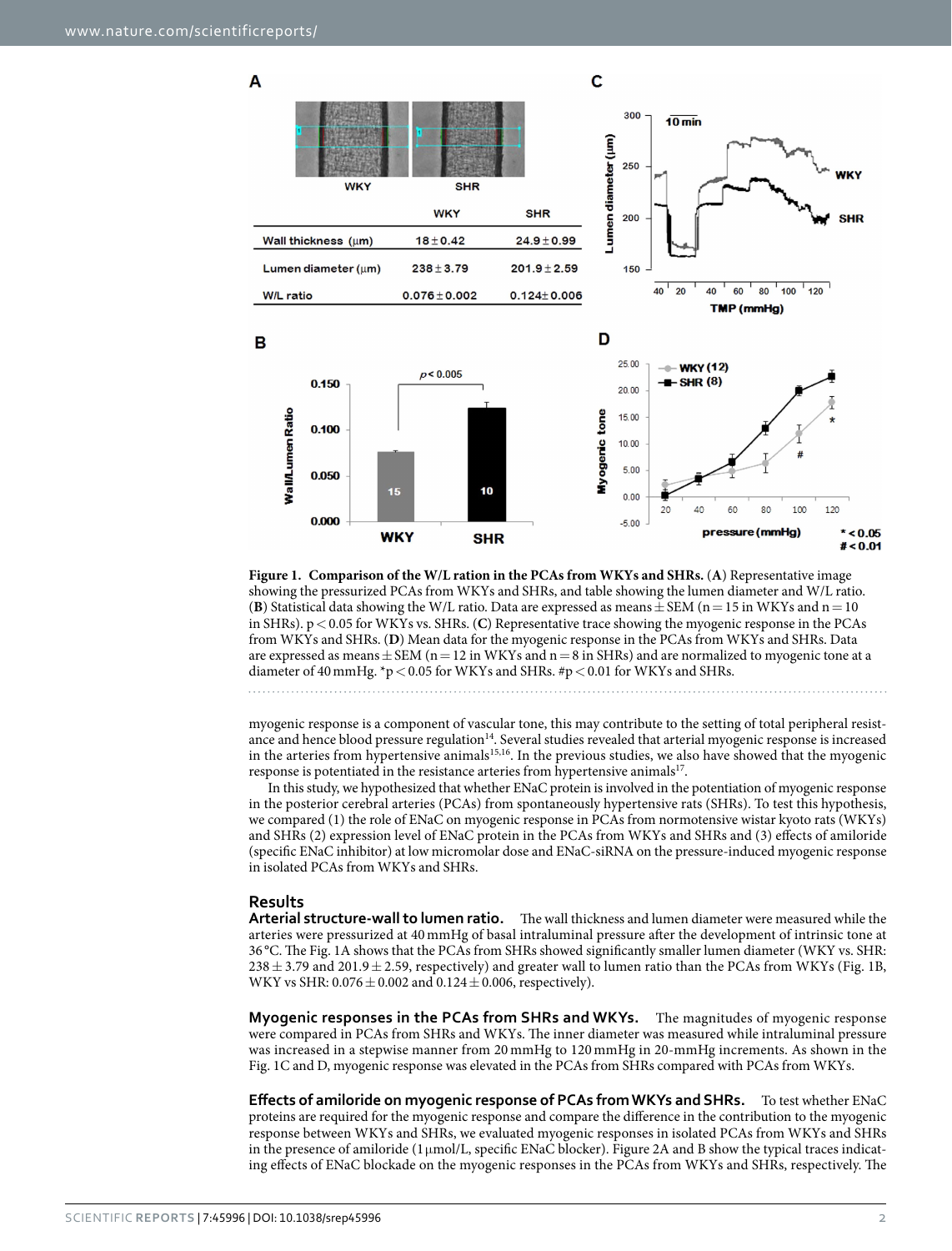

<span id="page-2-0"></span>



<span id="page-2-1"></span>**Figure 3. Comparison of ENaC protein subunits in the PCAs from SHRs and WKYs.** The gels were run under the same experimental conditions while images of blots displayed in cropped format. (**A**–**C**) Western blots showing the expression of  $\alpha$ -,  $\beta$ -, and  $\gamma$ -subunits of ENaC, respectively. Data are shown as means  $\pm$  SEM.  $p < 0.05$  for  $\gamma$ -subunits of ENaC. (n = 5 in  $\alpha$ ENaC, n = 6 in  $\beta$ ENaC, and n = 6 in  $\gamma$ ENaC). 

amiloride significantly inhibited myogenic response in both groups ([Fig. 3C](#page-2-1)). Interestingly, the magnitude of blockade was greater in the PCAs from SHRs compared with the PCAs from WKYs.

**ENaC protein subunits in the PCAs from SHRs and WKYs.** Expression of ENaC subunits in the PCAs was measured using Western blots analysis. The anti  $\alpha$ -, anti β-, and  $\gamma$ -subunits were detected in the PCAs from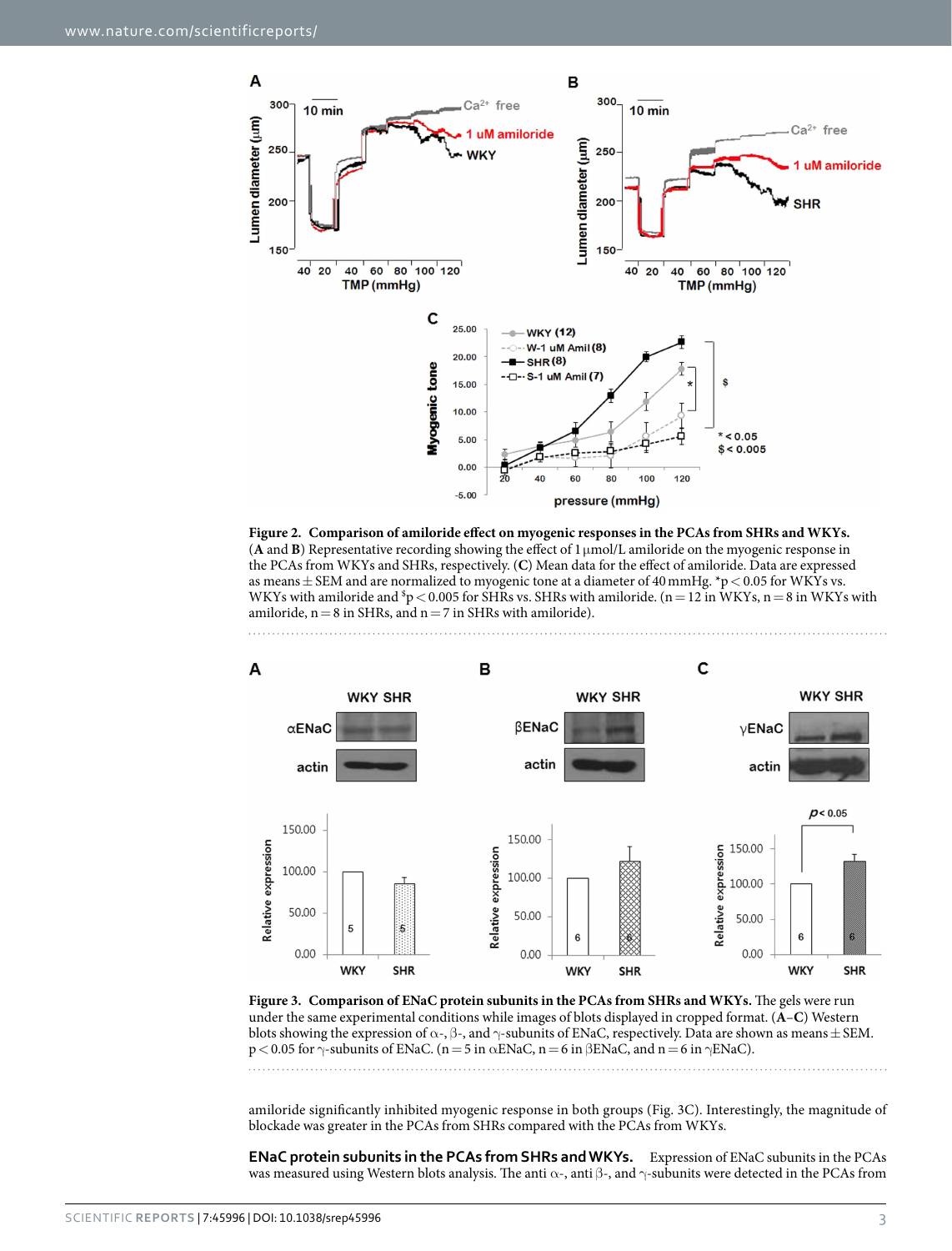

<span id="page-3-0"></span>**Figure 4. Effect of γENaC-siRNA on the γENaC protein expression and myogenic response in PCAs from SHRs.** The gels were run under the same experimental conditions while images of blots displayed in cropped format. (**A1**) Western blots showing the effect of γENaC-siRNA on the expression of γ ENaC. β-Actin was used as a loading control. (**A2**) Mean data for the effect of γENaC-siRNA on the expression of γENaC protein. (**B**). Representative recording of myogenic response in PCAs transfected with NT-siRNA (**B**) or γENaC-siRNA (**C**). (**D**) Mean data for the effect of γENaC-siRNA on pressure-induced myogenic response in the PCAs from SHR. Data are shown as means  $\pm$  SEM. \*p < 0.05 for control (NT-siRNA) vs. transfected with  $\gamma$ ENaC-siRNA. (n = 5 in SHRs transfected with NT-siRNA and n = 4 in SHRs transfected with  $\gamma$ ENaC-siRNA).

WKYs and SHRs [\(Fig. 3A,B](#page-2-1) and C, respectively). However, there was a significant difference between the PCAs from WKYs and SHRs only in the expression of  $\gamma$ -subunits [\(Fig. 3C\)](#page-2-1).

**Effect of γ ENaC-siRNA on the protein and myogenic response in the PCAs from SHRs and WKYs.** To verify the contribution of γENaC on myogenic response in the PCAs from SHRs, we examined the myogenic response in siRNA-transfected PCAs from SHRs ([Fig. 4\)](#page-3-0). In western blots analysis,  $\gamma$ ENaC-siRNA significantly reduced endogenous protein level of  $\gamma$ ENaC after 3 days of transfection. In contrast, the protein level of γENaC did not change in the arteries transfected with NT-siRNA [\(Fig. 4A1](#page-3-0) and A2). The myogenic response was measured in NT-siRNA- and γENaC-siRNA-transfected PCAs from SHRs. As shown in [Fig. 4B](#page-3-0) and D, when the intraluminal pressure was raised from 20 to 120 mmHg in 20-mmHg increments, myogenic response was produced in NT-siRNA-transfected arteries, but transfection with γENaC-siRNA significantly inhibited the myogenic response [\(Fig. 4C](#page-3-0) and D).

**The expression of Sgk1 and phosphorylation of Nedd4-2 in the PCAs from SHRs and WKYs.** To test whether the up-stream signaling molecules of ENaC change in the SHRs, we observed the expression of Sgk1 and phosphorylation of Nedd4-2 in the PCAs from WKYs and SHRs. As shown in the [Fig. 5](#page-4-0), expression level of Sgk1 was increased in the PCAs from SHR compared with those from WKY. Moreover, phosphorylation level of Nedd4-2 was also significantly increased in the PCAs from SHR compared with those from WKY.

#### **Discussion**

This study demonstrates that myogenic response is potentiated in the PCAs from SHRs compared with those from WKYs, which is associated with increased expression of ENaC protein in SHRs. Interestingly, amiloride, the specific ENaC blocker, more significantly inhibited myogenic response in the PCAs from SHR compared with WKY. These data are in accordance with increased expression of γENaC in the PCAs from SHRs. To strengthen our data, the PCAs from SHRs were transfected with  $\gamma$ ENaC-siRNA. The transfection of  $\gamma$ ENaC-siRNA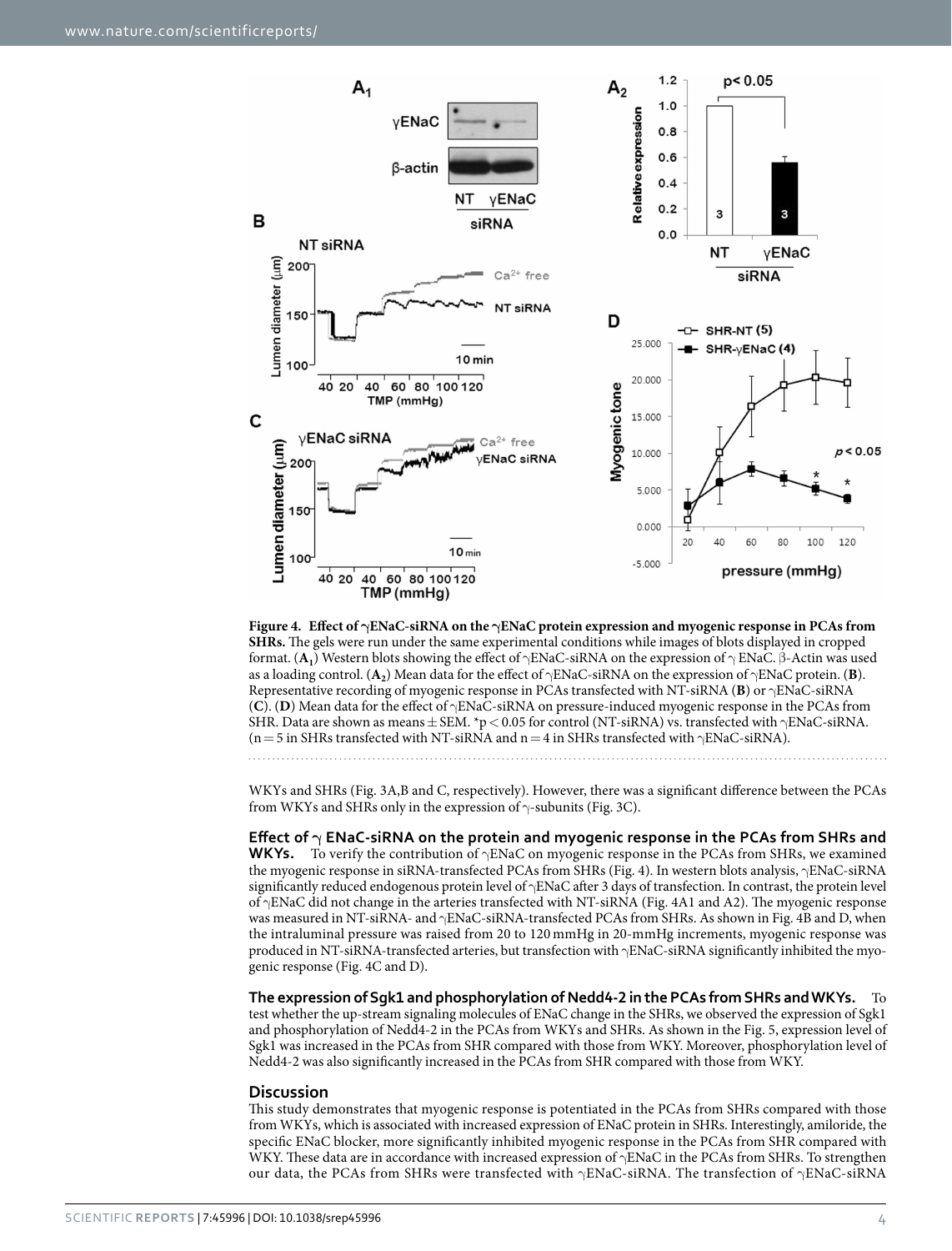A



<span id="page-4-0"></span>

significantly reduced the expression of γENaC protein and inhibited myogenic response in the PCAs from SHRs. Furthermore, these data were supported by the findings that Sgk1 and phosphorylated Nedd4-2 which regulate ENaC expression were increased in SHRs compared with WKYs.

Hypertension is one of the major health problems worldwide. Hypertension is defined as elevations in blood pressure above 140 mmHg systolic or 90 mmHg diastolic and is an important risk factor for various diseases affecting brain, heart and kidneys<sup>[18](#page-6-13),19</sup>. Although much is known about the mechanisms regulating blood pressure, specific causes for hypertension in a minority of patients should be identified. The brain is a major target organ of the deleterious effects of hypertension and is responsible for a large portion of the mortality and morbidity<sup>[20](#page-6-15)</sup>. It has been reported that there is a linear relationship between blood pressure and stroke mortality, and in patients with treated hypertension a 1 mmHg increase in systolic blood pressure increases stroke deaths by  $2\%^{21}$ . Thus, finding new targets to alleviate hypertension could be significant therapeutic strategy.

The myogenic response plays an important role in autoregulation of blood flow of the resistance vasculature, especially in cerebral circulation because cerebral arteries are not particularly responded to the sympathetic nerves surrounding them<sup>22</sup>. Recently, several studies reported that the requirement of ENaC proteins for myogenic respons[e7](#page-6-3)[,8](#page-6-4),[23](#page-6-18). In our previous studies, we also showed that the expression of ENaC protein and the effect of ENaC protein blockade with amiloride on myogenic response, and clarified that ENaC protein is critical for the mechanotransduction in the pressure-induced myogenic response<sup>[10,](#page-6-8)[24](#page-7-0)</sup>. However, the ENaC protein has been suggested as mechanotransducer, the involvement of ENaC in the elevated myogenic response in hypertension has not been investigated. Thus, this is the first study to investigate the involvement of ENaC in elevated myogenic response in the PCAs from SHRs.

We observed the wall/lumen ratio of PCAs in the WKY and SHRs, since W/L ratio is considered *in vivo* parameter of vascular structural remodeling which affects peripheral resistance. We found that W/L ratio was increased in the PCAs from SHRs compared WKYs, which indicates peripheral arterial resistance was increased in the SHRs [\(Fig. 1A](#page-1-0) and B). We also compared myogenic response in the PCAs from SHRs and WKYs. As shown in the [Fig. 1C](#page-1-0) and D, myogenic response is significantly potentiated in the PCAs from SHR compared with those from WKYs. These data are in accordance with the studies revealed that in the resistance arteries, myogenic constriction is increase[d14,](#page-6-9)[15.](#page-6-10) To define whether ENaC contributes to the elevated myogenic response in the SHRs, we compared the effect of amiloride on the myogenic response in the PCAs from WKYs and SHRs. As shown in the [Fig. 2](#page-2-0), amiloride significantly reduced myogenic response in both PCAs from WKYs and SHRs. Interestingly, the magnitude of blockade is greater in SHRs compared with WKYs. These data indicate that ENaC protein is involved in the myogenic response and contributes to the myogenic response more significantly in SHRs than WKYs. These data correlate with the previous studies showed blockade of myogenic response by amiloride<sup>[25,](#page-7-1)26</sup>. In addition, this is the first study to compare the involvement of ENaC in the regulation of myogenic response in the PCAs from WKYs and SHRs.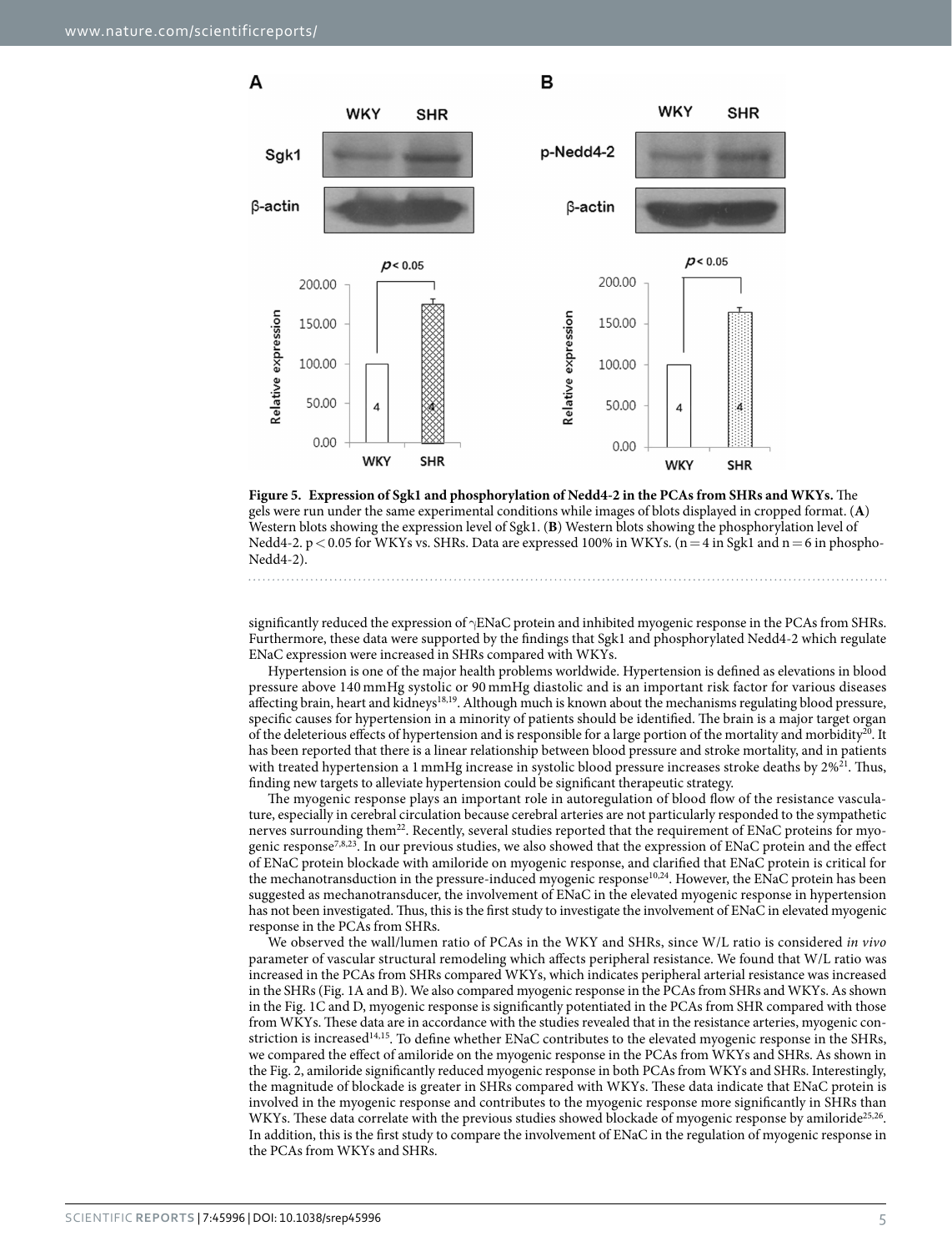We further investigated that which ENaC subunit is responsible for the elevated myogenic response in SHRs. The ENaC comprises three subunits,  $\alpha$ ,  $\beta$ , and  $\gamma^2$ . In the previous report, we observed that  $\beta$  and  $\gamma$ ENaC showed relatively high expression level in resistance arteries of the rats<sup>10</sup>. Interestingly, in the present study, we found that only γENaC was significantly increased in the PCAs from SHRs [\(Fig. 3\)](#page-2-1). Thus, we transfected the PCAs with γENaC- siRNA to reduce γENaC protein level. As shown in the [Fig. 4,](#page-3-0) γENaC- siRNA reduced γENaC protein level by ~60% after 3 days of transfection. Moreover, transfection with γENaC-siRNA significantly inhibited pressure-induced myogenic response in the PCAs from SHR. Taken together, our results suggest that ENaC protein, especially γENaC plays an important role in the elevated myogenic response in SHRs. To strengthen our data, we investigated whether the modulators of ENaC degradation, Sgk1 and Nedd4-2, are also changed in the SHRs. It is known that the cell surface expression of ENaC is regulated by the ubiquitin protein ligase Nedd4- 2. When Nedd4-2 is phosphorylated at Ser444, the interaction between Nedd4-2 and ENaC is reduced, which leads elevated cell surface expression of ENa[C28.](#page-7-4) And Sgk1 is the upstream activator of Nedd4-2 which regulates the phosphorylation of Ser444[29](#page-7-5) In the present study, we found that expression of Sgk1was increased in SHRs compared with WKYs. In addition, phosphorylation of Nedd4-2 was also increased in SHRs ([Fig. 5A](#page-4-0) and B). It has been well known that Sgk1 and Nedd4-2 regulate surface expression of ENaC in the renal tubular cell<sup>30-32</sup>, whereas it has not reported Sgk1 and Nedd4-2 regulation of ENaC in the vascular smooth muscle cell. In the present study, our data suggest that up-regulation of Sgk1 and Nedd4-2 may increase surface expression of ENaC in the PCAs from SHRs. To define exact mechanism, further studies are needed.

In summary, our results demonstrate that myogenic response is elevated in the PCAs from SHRs compared with those from WKYs, which is associated with increased expression of  $\gamma$ ENaC protein. Interestingly, γENaC-siRNA significantly reduced the expression of γENaC protein and inhibited myogenic response in the PCAs from SHRs. Furthermore, ENaC, Sgk1 and phosphorylated Nedd4-2 were also up-regulated in SHRs which is responsible for the increased surface expression of ENaC. Taken together, these results suggest that the  $\gamma$ ENaC may play an important role in the elevated myogenic response in PCAs from SHRs.

### **Materials and Methods**

All experiments were performed according to the Guide for the Care and Use of Laboratory Animals published by US National Institutes of Health (NIH publication No. 85-23, 2011) and were approved by the Ethics Committee and the Institutional Animal Care and Use Committee of Yonsei University, College of Medicine.

**Animals.** Male WKYs and SHRs (16–18 weeks old; 300–350 g; Japan SLC, Inc., Hamamatsu, Shizuoka Prefecture, Japan) were used in this study. Animals were housed in a temperature- (25 $\pm$  1 °C) and light-controlled (12:12-hour light:dark cycle) room with free access to water and normal rat chow (0.4% salt content). Rats were anesthetized with 5% isoflurane via a nose cone for euthanasia. The depth of anesthesia was monitored by pinching the toes, and no reaction was taken as a confirmation of proper anesthesia. The thoracotomy was used as a secondary method of euthanasia to ensure death.

**Tissue preparation.** Rat brains were isolated and placed in ice-cold Krebs-Henseleit (K-H) solution composed of (in mmol/L): NaCl, 119; CaCl<sub>2</sub>, 2.5; NaHCO<sub>3</sub>, 25; MgSO<sub>4</sub>, 1.2; KH<sub>2</sub>PO<sub>4</sub>, 1.2; KCl, 4.6; and glucose, 11.1. The PCAs were excised from the brain, cleaned of connective tissue, and segmented into about 3–4mm lengths. To eliminate the potential influence of endothelial factors on pressure-induced myogenic response, an air bolus was passed through the lumen to disrupt the endothelium. The PCA segments lacking a vasodilatory response to acetylcholine (1 μmol/L), but exhibiting efficient constriction to serotonin (10 μmol/L), were included in the studies.

**Measurement of myogenic response using an arteriograph.** The PCAs were cannulated with glass micropipettes, and perfused with K-H solution bubbled with a  $95\%$  O<sub>2</sub> + 5% CO<sub>2</sub> gas mixture to maintain a pH of 7.4 at 36 °C in an arteriograph system (Living Systems Instrumentation, Burlington, VT, USA) as previously describe[d24.](#page-7-0) The lumen diameter of PCAs was recorded using the SoftEdge Acquisition Subsystem (IonOptix, Milton, MA, USA). The PCAs were pressurized to 40 mmHg using pressure-servo control perfusion systems (Living Systems Instruments, St Albans, VT, USA) for a 40-minute equilibration period. After the equilibration period, the pressure was increased in a stepwise manner from 20 to 120 mmHg in 20-mmHg increments, and each pressure was maintained for 10min to allow the vessel diameter to stabilize before measurements. At the end of the experiments, arteries were incubated with a  $0$ -Ca<sup>2+</sup> K-H solution containing the calcium chelating agent, EGTA (ethylene glycol tetraacetic acid, 1 mmol/L) and  $Ca^{2+}$  channel blocker nifedipine (5 µmol/L) to determine passive diameter. Responses to changes in intraluminal pressure were normalized as a percentage of the initial diameter at 40mmHg to control for changes in the resting tone caused by the drugs. The following formula was used to calculate the percent myogenic response at each pressure step: percent myogenic tone = [(DpX/Dp40) –  $(DaX/Da40)] \times 100$ , where DpX and Dp40 are the passive diameters at a given pressure and 40 mmHg in 0-Ca<sup>2+</sup> K-H solution, and DaX and Da40 are the active diameters at a given pressure and 40mmHg in normal K-H solution in the presence of extracellular Ca2<sup>+</sup>. *The* 1μmol/L *of amiloride* (*highly specific dose for the ENaC*) [7](#page-6-3)[,33](#page-7-7) *was used*.

**Western blot analysis.** Freshly isolated PCAs from SHRs and WKYs were immediately frozen in liquid nitrogen and then homogenized in ice-cold lysis buffer. The expression of αENaC, βENaC, γENaC, Sgk1 (serum/ glucocorticoid-induced kinase), and Nedd4-2 (neural precursor cell-expressed developmentally downregulated gene 4-2) proteins in PCAs was measured by western blot as previously described<sup>34</sup>. Briefly, for each preparation, vessels from 20 animals were pooled. Protein-matched samples (10*μ*g protein/lane) were subjected to electrophoresis on 10% SDS-polyacrylamide gels and then transferred to nitrocellulose membranes. Membranes were incubated in 5% skim milk in PBS-Tween buffer for 2h at room temperature and then incubated overnight at 4 °C in the presence of primary antibodies to αENaC, βENaC, γENaC, Sgk1, and Nedd4-2 antibody (1:200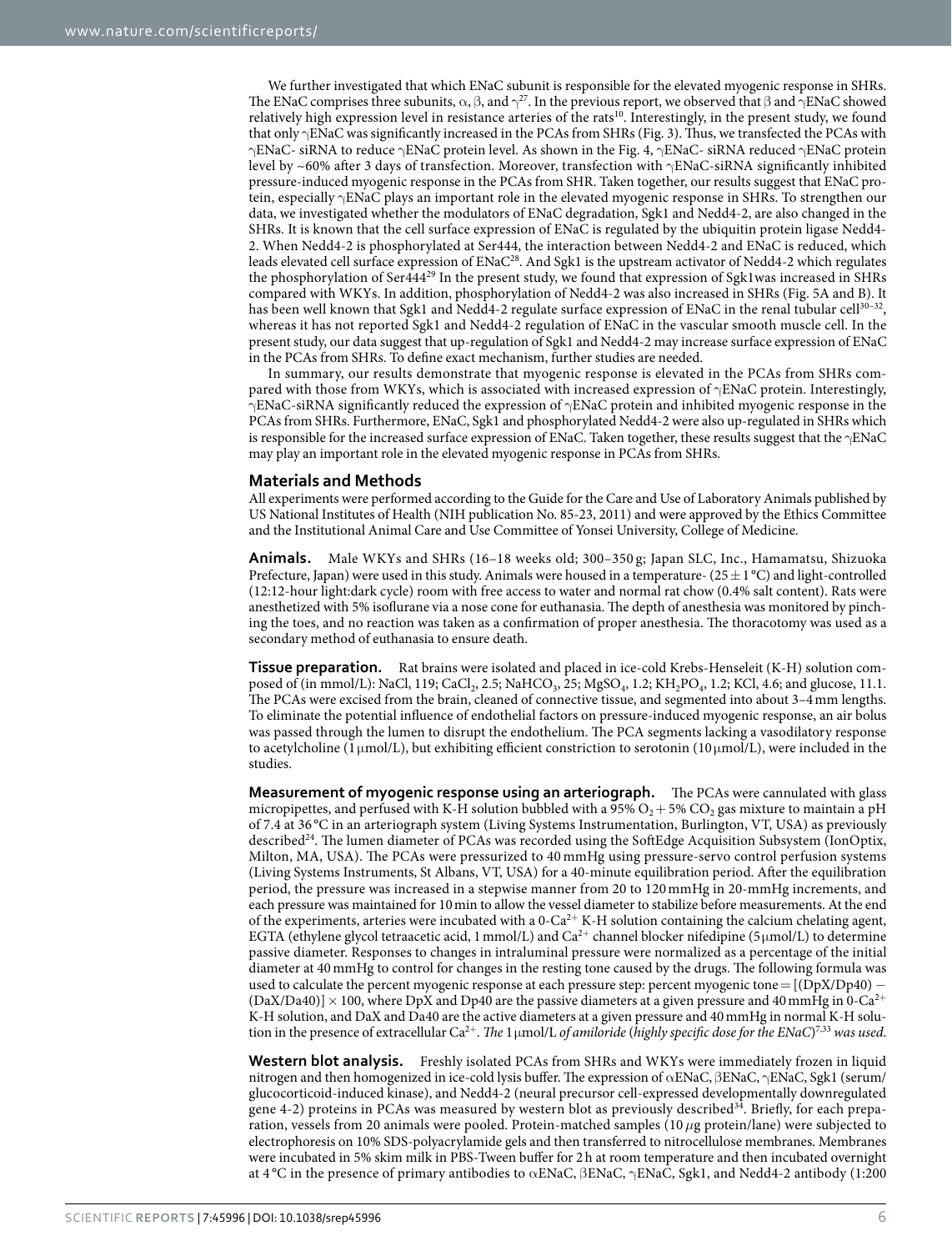dilution; Millipore, Darmstadt, Germany). Membranes were washed and then incubated with horseradish peroxidaseconjugated secondary antibody (1:1,000 dilution; Calbiochem, Darmstadt, Germany) for 1h at room temperature. Immunoreactive bands were visualized by enhanced chemiluminescence (ECL; Amersham, Uppsala, Sweden). Developed films from ECL were scanned, and protein expressions were quantitated using Image J program (National Institute of Health, USA). Then, the membranes were stripped and re-probed using Western Blot Stripping Buffer for 10min at 37 °C. (Thermo Scientific, Waltham, MA, USA) and incubated in 5% skim milk in PBS-Tween buffer for 2 h at room temperature and then incubated β-actin antibody (1:1000 dilution; Abcam, Cambridge, MA, USA) for verifying the equal loading between the samples.

**Small interfering RNA transfection of cerebral arteries.** The PCAs were transfected with small inter-fering RNA (siRNA) as previously described<sup>[10](#page-6-8)</sup>. Briefly, the arteries were removed in sterile conditions, cut into 3–4 mm segments and endothelium denuded. The segments from one artery were separated into two groups for transfection with NT- (non-targeting) siRNA or γENaC-siRNA (Bioneer Inc., Daejeon, Korea). The siRNA (10 nmol/L) was transfected with lipofectamine 2000 (Invitrogen, Carlsbad, CA, USA) according to the manufacturer's instructions. After incubation for 5 h, PCA segments were immersed in Dulbecco's modified Eagle's culture medium supplemented with l-glutamine(1 mmol/L), penicillin (50 U/mL), and streptomycin (50  $\mu$ g/mL) and maintained in an incubator (37 °C, air supplemented with 5%  $CO<sub>2</sub>$ ) for 3 days. The duration of culture was determined on the basis of preliminary experiments to give a reproducible effect on artery contractile responses. Small interfering RNA duplexes were designed with RNAi designer software (Ambion, Austin, TX, USA) with accession number NM 017046 for γENaC. The NT-siRNA was purchased from Bioneer Inc. The sequences of siRNA duplexes were as follows: forward 5′-GGACCUGAUGCAUUGGUACdTdT-3′ and reverse 5′-GUACCAAUGCAUCAGGUCCdTdT-3′ for γENaC. The sequences of the NT-siRNA duplexes were forward 5′-CCUACGCCACCAAUUUCGUdTdT-3′ and reverse 5′-ACGAAAUUGGUGGCGUAGGdTdT-3′.

**Drugs.** The following drugs were used: amiloride (Tocris Bioscience, Ellisville, MO, USA); acetylcholine chloride (Sigma-Aldrich, St Louis, USA); the general laboratory reagents (Sigma-Aldrich, St Louis, USA).

**Statistical analysis.** Results are expressed as mean  $\pm$  SEM. Comparisons between groups were performed with *t*-tests when the ANOVA test was statistically significant. Values of  $P < 0.05$  were considered significant. Differences between specified groups were analyzed using the Student *t* test (2-tailed) for comparing 2 groups, with  $P < 0.05$  considered statistically significant. For all experiments measuring diameter, the n-values mean number of vessels derived from each different animals. Accordingly, n-values also mean number of animals. For western blot analysis, all the PCAs from each group were pooled to obtain sufficient amount of protein, thus, the n-values mean number of experiments.

#### **References**

- 1. Davis, M. J. & Hill, M. A. Signaling mechanisms underlying the vascular myogenic response. *Physiol Rev* **79,** 387–423 (1999).
- <span id="page-6-1"></span><span id="page-6-0"></span>2. Johnson, P. C. Myogenic nature of increase in intestinal vascular resistance with venous pressure elevation. *Circ Res* **7,** 992–999 (1959).
- <span id="page-6-2"></span>3. Matchkov, V. V., Tarasova, O. S., Mulvany, M. J. & Nilsson, H. Myogenic response of rat femoral small arteries in relation to wall structure and [Ca(2+)](i). *Am J Physiol Heart Circ Physiol* **283,** H118–125 (2002).
- 4. Loutzenhiser, R., Bidani, A. & Chilton, L. Renal myogenic response: kinetic attributes and physiological role. *Circ Res* **90,** 1316–1324 (2002).
- 5. VanBavel, E., Wesselman, J. P. & Spaan, J. A. Myogenic activation and calcium sensitivity of cannulated rat mesenteric small arteries. *Circ Res* **82,** 210–220 (1998).
- 6. Gebremedhin, D. *et al.* Production of 20-HETE and its role in autoregulation of cerebral blood flow. *Circ Res* **87,** 60–65 (2000).
- <span id="page-6-3"></span>7. Drummond, H. A., Gebremedhin, D. & Harder, D. R. Degenerin/epithelial Na+ channel proteins: components of a vascular mechanosensor. *Hypertension* **44,** 643–648 (2004).
- <span id="page-6-4"></span>8. Jernigan, N. L. & Drummond, H. A. Vascular ENaC proteins are required for renal myogenic constriction. *Am J Physiol Renal Physiol* **289,** F891–901 (2005).
- 9. Jernigan, N. L. & Drummond, H. A. Myogenic vasoconstriction in mouse renal interlobar arteries: role of endogenous beta and gammaENaC. *Am J Physiol Renal Physiol* **291,** F1184–1191 (2006).
- <span id="page-6-8"></span>10. Kim, E. C. *et al.* Epithelial Na+ channel proteins are mechanotransducers of myogenic constriction in rat posterior cerebral arteries. *Exp Physiol* **97,** 544–555 (2012).
- <span id="page-6-5"></span>11. Garty, H. & Palmer, L. G. Epithelial sodium channels: function, structure, and regulation. *Physiol Rev* **77,** 359–396 (1997).
- <span id="page-6-6"></span>12. Kashlan, O. B. & Kleyman, T. R. ENaC structure and function in the wake of a resolved structure of a family member. *Am J Physiol Renal Physiol* **301,** F684–696 (2011).
- <span id="page-6-7"></span>13. Drummond, H. A., Price, M. P., Welsh, M. J. & Abboud, F. M. A molecular component of the arterial baroreceptor mechanotransducer. *Neuron* **21,** 1435–1441 (1998).
- <span id="page-6-10"></span><span id="page-6-9"></span>14. Hughes, J. M. & Bund, S. J. Arterial myogenic properties of the spontaneously hypertensive rat. *Exp Physiol* **87,** 527–534 (2002).
- 15. Ren, Y. *et al.* Enhanced myogenic response in the afferent arteriole of spontaneously hypertensive rats. *Am J Physiol Heart Circ Physiol* **298,** H1769–1775 (2010).
- <span id="page-6-11"></span>16. Hughes, J. M. & Bund, S. J. Influence of experimental reduction of media/lumen ratio on arterial myogenic properties of spontaneously hypertensive and Wistar-Kyoto rats. *Clin Sci* (*Lond*) **106,** 163–171 (2004).
- <span id="page-6-12"></span>17. Ahn, D. S. *et al.* Enhanced stretch-induced myogenic tone in the basilar artery of spontaneously hypertensive rats. *J Vasc Res* **44,** 182–191 (2007).
- 18. Iadecola, C. & Davisson, R. L. Hypertension and cerebrovascular dysfunction. *Cell Metab* **7,** 476–484 (2008).
- <span id="page-6-15"></span><span id="page-6-14"></span><span id="page-6-13"></span>19. Messerli, F. H., Williams, B. & Ritz, E. Essential hypertension. *Lancet* **370,** 591–603 (2007).
- 20. Dahlof, B. Prevention of stroke in patients with hypertension. *Am J Cardiol* **100,** 17J–24J (2007).
- <span id="page-6-16"></span>21. Palmer, A. J. *et al.* Relation between blood pressure and stroke mortality. *Hypertension* **20,** 601–605 (1992).
- <span id="page-6-17"></span>22. Dora, K. A. Does arterial myogenic tone determine blood flow distribution *in vivo*? *Am J Physiol Heart Circ Physiol* **289,** H1323–1325 (2005).
- <span id="page-6-18"></span>23. Guan, Z. *et al.* Effect of epithelial sodium channel blockade on the myogenic response of rat juxtamedullary afferent arterioles. *Hypertension* **54,** 1062–1069 (2009).